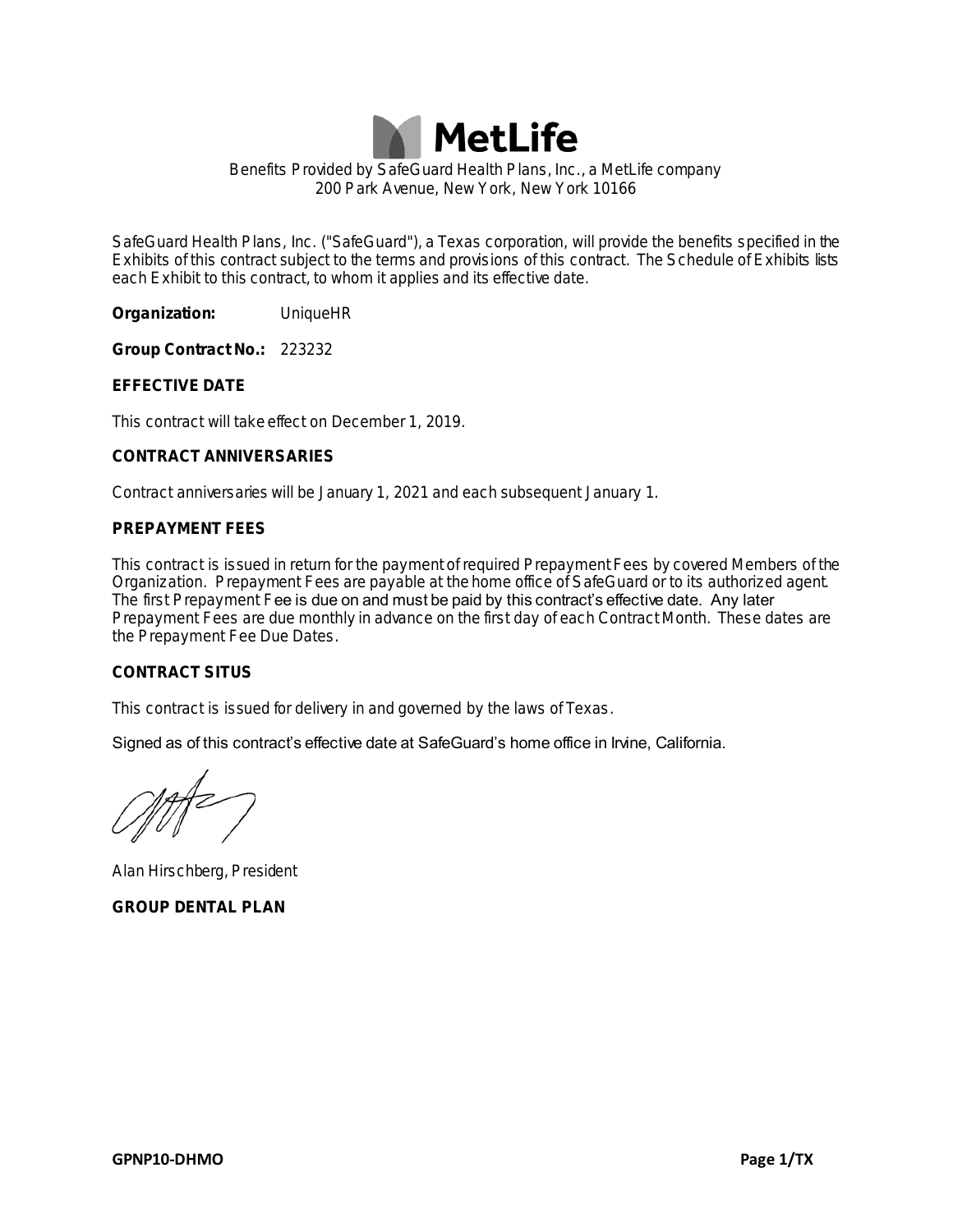| Section | Page |
|---------|------|
|         |      |
|         |      |
|         |      |
|         |      |
|         |      |
|         |      |
|         |      |
|         |      |
|         |      |
|         |      |
|         |      |
|         |      |
|         |      |
|         |      |
|         |      |
|         |      |
|         |      |
|         |      |
|         |      |
|         |      |
|         |      |
|         |      |
|         |      |
|         |      |
|         |      |
|         |      |
|         |      |

# TABLE OF CONTENTS

| SCHEDULE OF EXHIBITS | SCH/FXHIBITS |
|----------------------|--------------|
|                      |              |
|                      |              |
|                      |              |
|                      |              |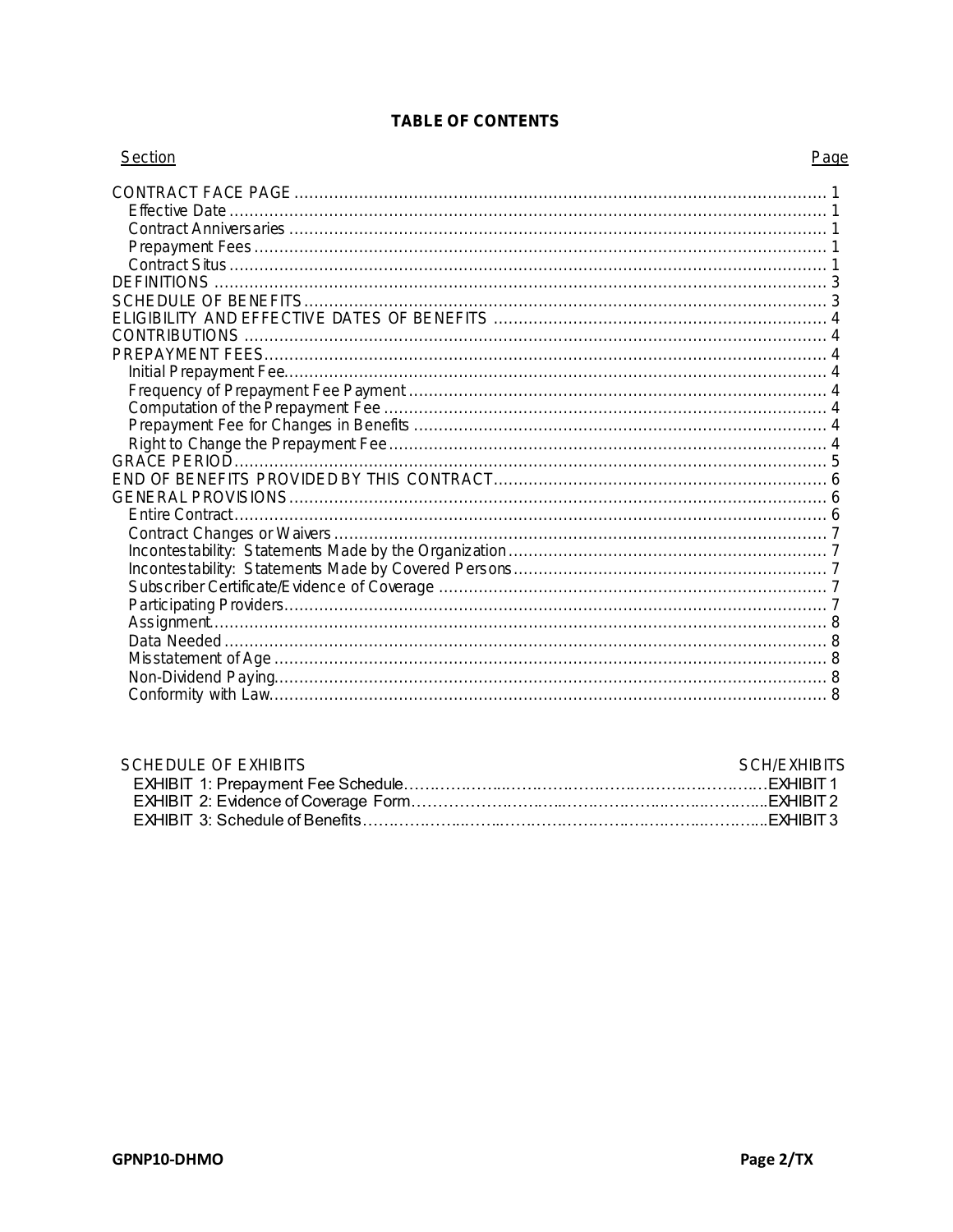## **DEFINITIONS**

**As used in this contract, the terms listed below will have the meanings defined below. When defined terms are used in this contract, they will appear with initial capitalization. The plural use of a term defined in the singular will share the same meaning.**

**Contract Anniversary is defined on page 1.**

**Contract Month. The first Contract Month will begin on the effective date shown on page 1. Subsequent Contract Months will begin on the same day of each subsequent calendar month.**

**Contribution means the amount the Organization may require the Member to pay toward the total Prepayment Fee that MetLife charges for the benefits provided by this contract.**

**Contributory Benefits means benefits for which the Organization may require the Member to pay at least part of the Prepayment Fee.**

**Covered Person means a Member and/or a Dependent as set forth in the Exhibit which applies to the Member.**

**Dependent is defined in the Exhibit which applies to the Member.**

**Member means the person, usually the employee, who represents the family unit in relation to the dental benefits.**

**Noncontributory Benefits means benefits for which the Organization may not require the Member to pay any part of the Prepayment Fee.**

**Prepayment Fee means the amount the Organization must pay to SafeGuard for all the benefits provided under this contract.**

**Prepayment Fee Due Date is defined on page 1.**

**Selected General Dentist means a SafeGuard contracted dentist who agrees in Writing to provide dental services under special terms, conditions and financial reimbursement arrangements with SafeGuard.**

**Selected General Dental Office means a dental office contracted with SafeGuard consisting of dentists who agree in Writing to provide dental services under special terms, conditions and financial reimbursement arrangements with SafeGuard.**

**Service Area means the geographical area in which Safeguard has a panel of Selected General Dentists and Specialty Care Dentists who have agree to provide care to SafeGuard customers. To enroll in the SafeGuard plan, a Covered Person (except Dependent children) must, reside, live, or work in the Service Area.**

**Signed means any symbol or method executed or adopted by a person with the present intention to authenticate a record, and which is on or transmitted by paper or electronic media, and which is consistent with applicable law.**

**Specialty Care Dentist means a SafeGuard contracted dentist who agrees in Writing to provide Specialty Care services under special terms, conditions and financial reimbursement arrangements with SafeGuard.**

**Written or Writing means a record which is on or transmitted by paper or electronic media, and which is consistent with applicable law.**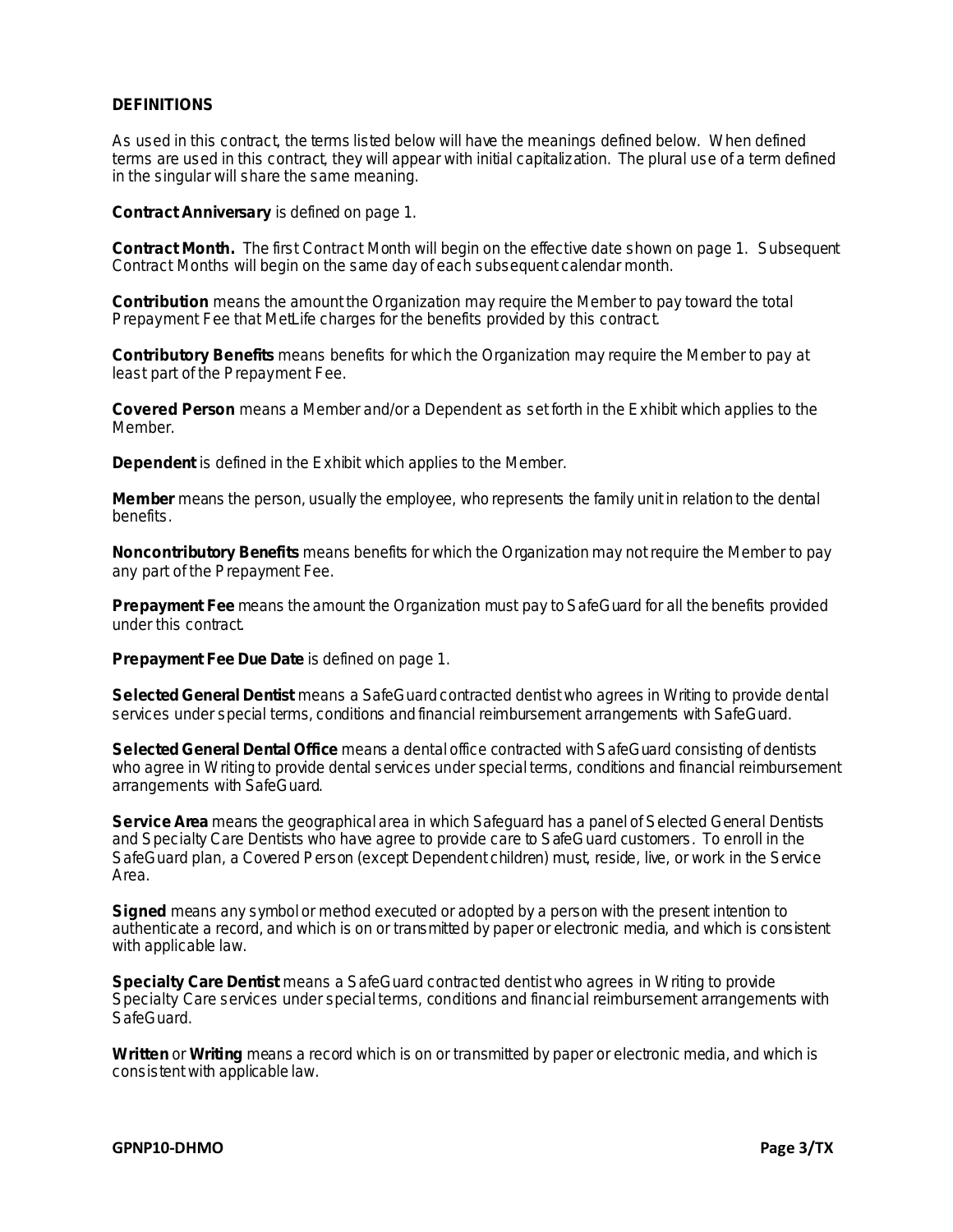# **SCHEDULE OF BENEFITS**

**The schedules of benefits which apply under this contract are set forth in the Exhibits.**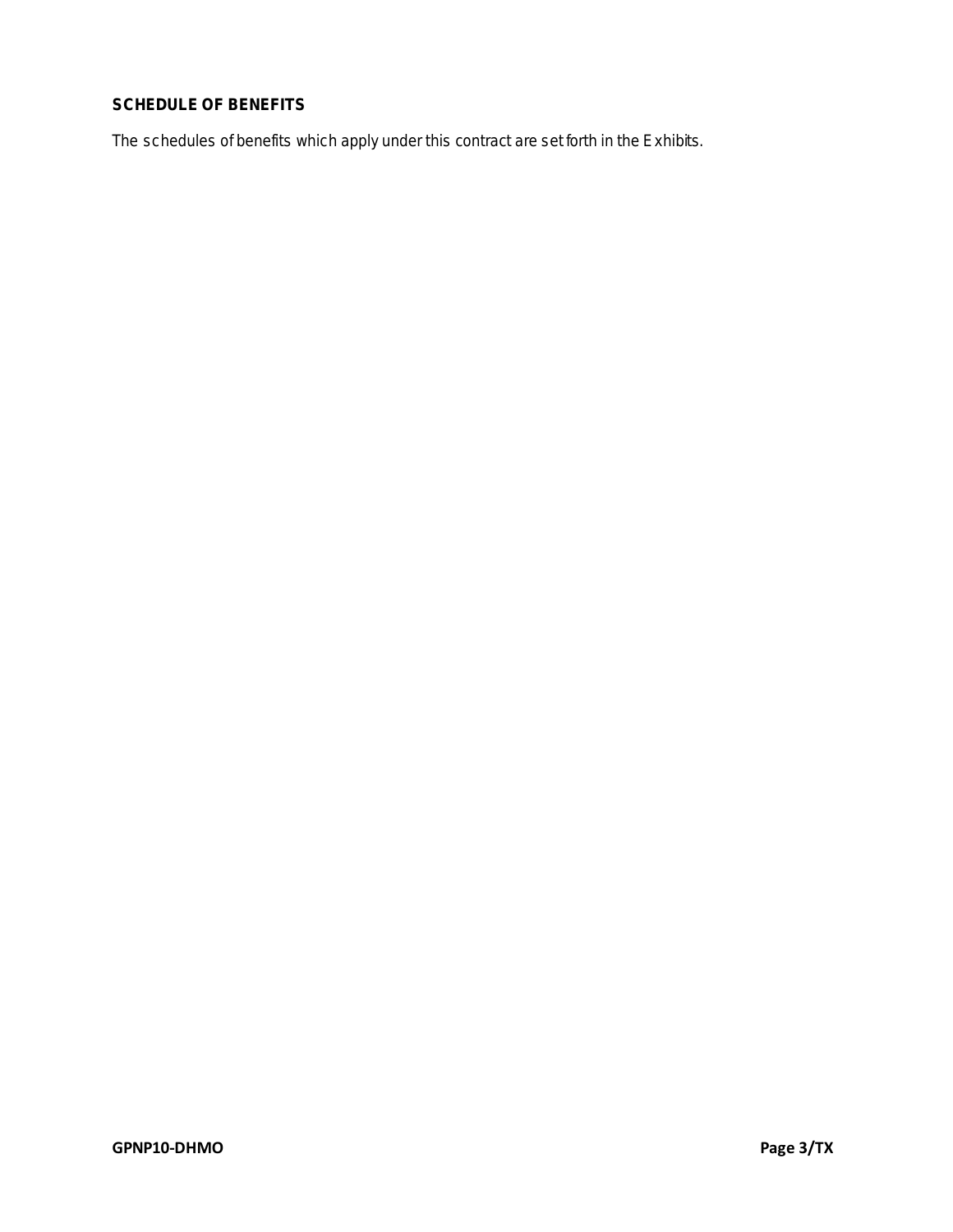## **ELIGIBILITY AND EFFECTIVE DATES OF BENEFITS**

**The Eligibility and Effective Dates of Benefits provisions that apply under this contract are set forth in the Exhibits.**

### **CONTRIBUTIONS**

**The Organization will not require a Member to contribute to the cost of Noncontributory Benefits.**

**The maximum amount that a Member may be required to contribute to the cost of Contributory Benefits will not exceed the Prepayment Fee charged for the amounts of such benefits.**

## **PREPAYMENT FEES**

**The Organization will continue to pay the Prepayment Fee for a Member until the end of the month that SafeGuard is notified in Writing that the Member's coverage is terminated and the Member is removed from eligibility records provided to Safeguard.**

### **Initial Prepayment Fee**

**The initial Prepayment Fee is shown in the Exhibits.**

### **Frequency of Prepayment Fee Payment**

**Prepayment Fees for this contract will be paid as shown on page 1. SafeGuard and the Organization may agree that payment be made in advance every 3, 6, or 12 months.**

#### **Computation of the Prepayment Fee**

**The Prepayment Fee due on any Prepayment Fee Due Date is determined by the total amount of benefits provided by this contract on such Prepayment Fee Due Date, multiplied by the appropriate Prepayment Fee which is then in effect subject to any Prepayment Fee adjustments, if applicable.**

**SafeGuard may use any reasonable method that complies with Texas law to compute Prepayment Fees due under this contract.**

### **Prepayment Fee for Changes in Benefits**

**For benefits that take effect after the first day of a Contract Month, the Prepayment Fee will be charged from the first day of the next Contract Month. However, if a contract amendment is required for such benefits, the Prepayment Fee will be charged as of the date such benefits take effect.**

**If this contract ends, the Prepayment Fee will be charged to the date benefits end. If benefits end for other reasons, the Prepayment Fee will be charged to the end of the Contract Month in which benefits end.**

# **Right to Change the Prepayment Fee**

**SafeGuard may change Prepayment Fees for changes which materially affect the risk assumed for the benefits provided by this contract, as follows:**

- **1. when this contract is amended or endorsed;**
- **2. when a class of eligible persons is added to or deleted from this contract for any reason including corporate restructuring, acquisition, spin-off or similar situations;**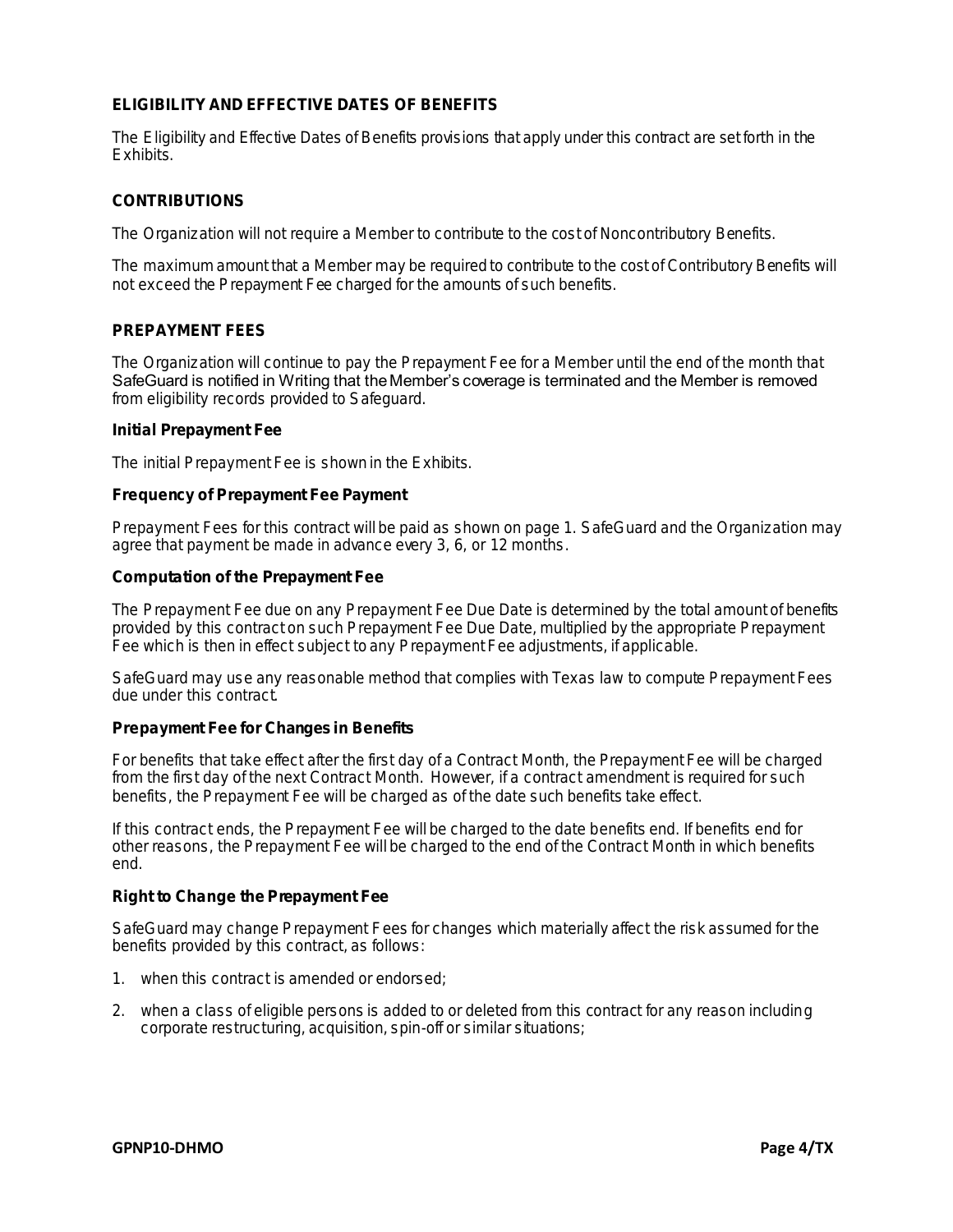**Right to Change the Prepayment Fee (continued)**

- **3. when the Organization's subsidiary, affiliate, division, branch or other similar entity is added to or deleted from this contract for any reason including corporate restructuring, acquisition, spin-off or similar situations;**
- **4. when there is a significant change in the geographic distribution of Covered Persons;**
- **5. when applicable law requires a change in:**
	- **a. the benefits provided by this contract; and/or**
	- **b. the class of persons eligible for benefits under this contract; or**
- **6. when a Prepayment Fee Due Date coincides with or next follows:**
	- **a. a change greater than 10% in the number of Covered Persons since the later of the contract Effective Date and the last date that the Prepayment Fee was changed; or**
	- **b. a change greater than 5% in the amount of benefits provided by this contract since the later of the contract Effective Date and the last date that the Prepayment Fee was changed.**

**In addition, SafeGuard may change the Prepayment Fee:**

- **1. except as may be stated in Exhibits, on any date on or after the first Contract Anniversary; this will be done no more frequently than every 12 months and only if SafeGuard notifies the Organization, in Writing, at least 60 days before such change; and**
- **2. on any other date agreed to by SafeGuard and the Organization.**

**The new Prepayment Fee will apply only to a Prepayment Fee due on or after the date the rate change takes effect.**

### **GRACE PERIOD**

**Each Prepayment Fee due after the Effective Date of this contract may be paid up to 30 days after its Prepayment Fee Due Date. This period is the grace period. The benefits provided by this contract will stay in effect during this period. SafeGuard will notify the Organization in Writing that, if the Prepayment Fee is not paid by the end of the grace period, this contract will end at the end of the last day of the grace period. If SafeGuard fails to give Written notice to the Organization, this contract will continue in effect until the date such notice is given. If payment is not received within the 30 days, the terminated members may be liable for the cost of services received during the grace period.**

**Organization's intent to end this contract during the grace period. The Organization may notify SafeGuard in Writing prior to the end of the grace period of its intent to end this contract before the end of the grace period. In this case, this contract will end on the later of:**

- **1. the date stated in the notice; or**
- **2. the date SafeGuard receives the notice.**

**If the Organization replaces this contract with another group contract but does not give SafeGuard notice of intent to end this contract, the grace period provisions will apply.**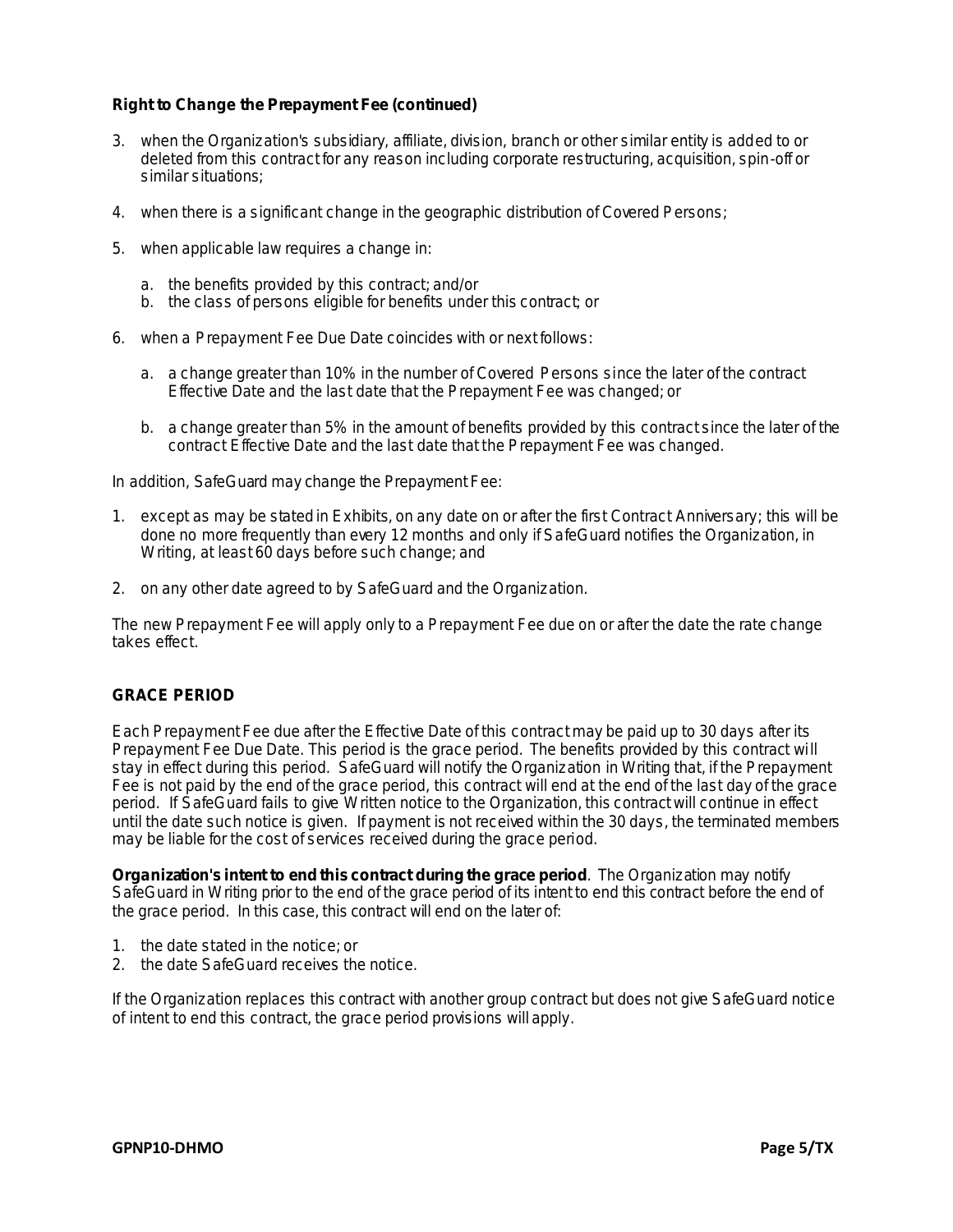## **END OF BENEFITS PROVIDED BY THIS CONTRACT**

**The Organization can end this contract as follows:**

- **1. By giving 30 days advance Written notice to SafeGuard if SafeGuard makes a material change in any provisions requiring disclosure;**
- **2. By giving 120 days advance Written notice to SafeGuard. The contract will end on the later of:**
	- **a. the date stated in the notice; or**
	- **b. the date SafeGuard receives the notice.**

**SafeGuard can end this contract as follows:**

- **1. on the date the Prepayment Fee is not paid when due, subject to the Grace Period provisions; or**
- **2. on any Prepayment Fee Due Date, by giving the Organization 120 days advance Written notice, if, for a period of at least six consecutive months less than:**
	- **a. for benefits for Members, 30% of persons eligible under this contract are covered for Contributory Benefits;**
	- **b. 100% of persons eligible under this contract are covered for Noncontributory Benefits; or**
	- **c. 5 Members are covered by this contract.**
- **3. on any Prepayment Fee Due Date, by giving the Organization 30 days advance Written notice, if the Organization fails to provide information on a timely basis or perform any obligations required by this contract or any applicable law; or**
- **4. on any Contract Anniversary, except during a Rate Guarantee Period as may be provided in the Exhibits, by giving the Organization 30 days advance Written notice;**
- **5. 15 days after we provide Written notice, if the Organization engages in fraud; or**
- **6. Membership of an Employer in an association ceases, coverage may be cancelled after 30 days Written notice. This provision applies only if coverage is terminated uniformly without regard to the health status of the Covered Person; or**
- **7. on any Prepayment Fee Due Date, by giving the Organization 30 days advance Written notice, if no Member covered under this contract resides, lives, or works in the Service Area.**

**This contract will end on the date on which the last evidence of coverage in effect under this contract ends.**

**If this contract ends, all Prepayment Fees due must be paid. If SafeGuard accepts a Prepayment Fee after the date this contract ends, such acceptance will not act to reinstate the contract. SafeGuard will refund any unearned Prepayment Fee.**

## **GENERAL PROVISIONS**

**Entire Contract. The entire contract is made up of the following:**

- **1. this contract, including its Exhibits; and**
- **2. the Organization's Group Application and Enrollment Form.**

**These documents constitute entire contract between the parties and that, to be valid, any change in the forms must be approved by an officer of SafeGuard and attached to the affected form and that no agent has the authority to change the form or waive any of the provisions.**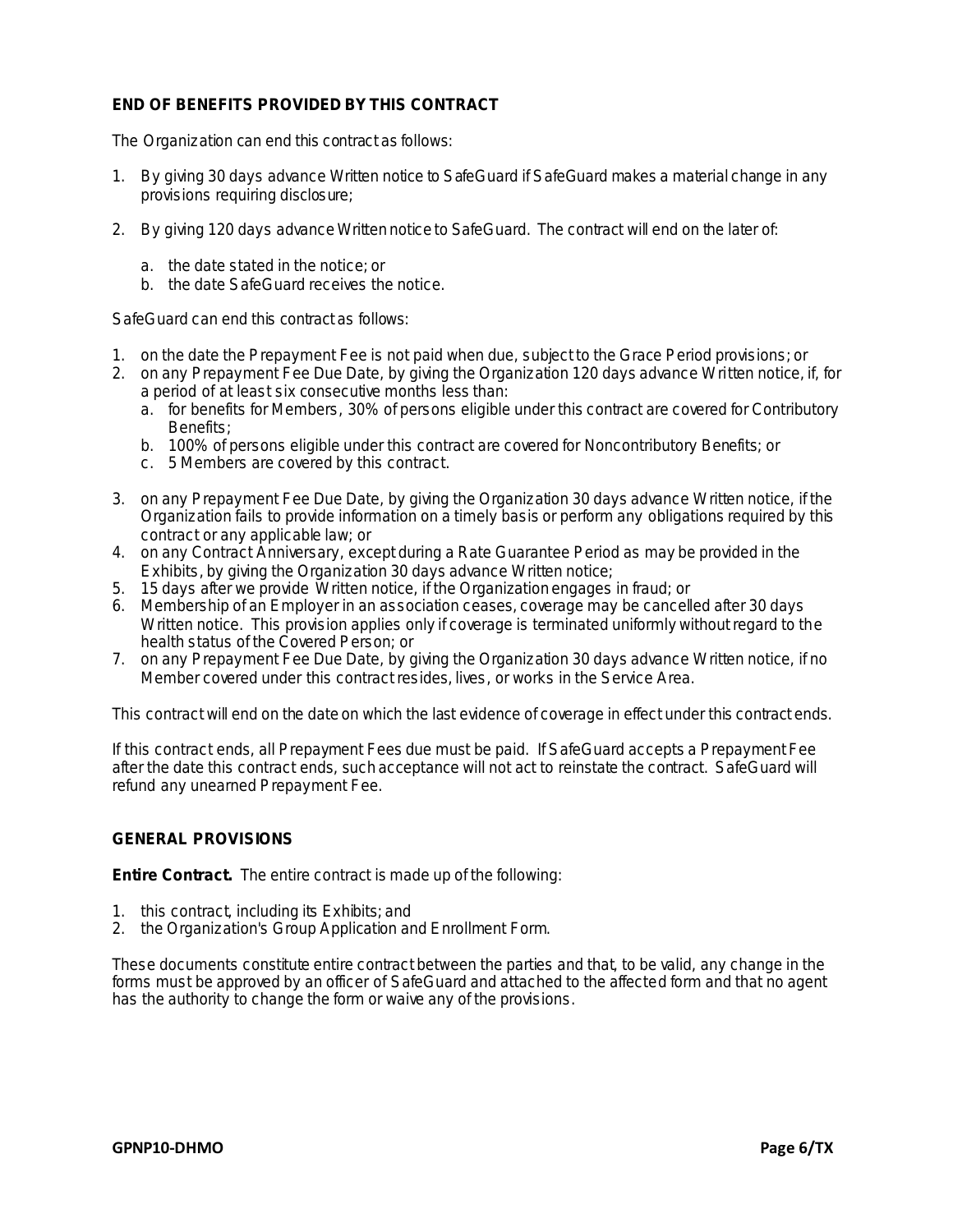## **GENERAL PROVISIONS (continued)**

**Contract Changes or Waivers. The terms and provisions of this contract may be changed, at any time,**  without the consent of the Covered Persons or anyone else with a beneficial interest in it. SafeGuard will **issue amendments and endorsements to effect such changes. SafeGuard will only make changes that are consistent with applicable law. An amendment or endorsement will not affect the benefits provided under evidences of coverage issued before the effective date of the change, unless retroactivity is consistent with applicable law.**

**An officer of SafeGuard must approve in Writing any change or waiver of the terms and provisions of this contract. A sales representative, or other SafeGuard employee, who is not an officer of SafeGuard, does not have SafeGuard's authority to approve such changes or waivers.** A change or waiver will be **evidenced by an amendment Signed by an officer of SafeGuard and the Organization or an endorsement Signed by an officer of SafeGuard. A copy of the amendment or endorsement will be provided to the Organization for attachment to this contract.**

**Incontestability: Statements Made by the Organization. Any statement made by the Organization will be considered a representation and not a warranty. SafeGuard will not use such statement to avoid or reduce benefits or defend a claim unless it is contained in a Written application.**

**Incontestability: Statements Made by Covered Persons. Any statement made by a Covered Person will be considered a representation and not a warranty. SafeGuard will not use such statement to avoid or reduce benefits or defend a claim unless the following requirements are met:**

- **1. the statement is in a Written application or enrollment form;**
- **2. the Covered Person has Signed the application or enrollment form; and**
- **3. a copy of the application or enrollment form has been given to the Covered Person or his beneficiary.**

**SafeGuard will not use such statements to contest an increase or benefit addition after the increase or benefit has been in force for 2 years during his life, unless the statement is fraudulent.**

**Subscriber Certificate/Evidence of Coverage. SafeGuard will issue an evidence of coverage to the Organization for delivery to each Covered Person, as appropriate. The evidence of coverage will describe the Covered Person's benefits and rights under this contract. "Evidence of coverage" includes any of SafeGuard's Schedules of Benefits, notices or other attachments to the Evidence of Coverage. Any direct conflict between this contract and the evidence of coverage will be resolved according to the terms which are most favorable to the Covered Person. The Evidence of Coverage is part of this Group Contract as if fully incorporated herein. Andy direct conflict between this Group Contract and the Evidence of Coverage will be resolved according to the terms which are most favorable to the subscriber.**

**Participating Providers. The Directory of Participating Providers contains a complete listing of Selected General Dental Offices. Selected General Dental Offices may also be located by accessing www.metlife.com/mybenefits to view Selected General Dental Offices by zip code.**

**SafeGuard will maintain a contractual relationship with dental facilities at appropriate locations to provide services to Covered Persons. The Organization recognizes that the establishment maintenance and location of all dental facilities are within the sole discretion of SafeGuard; and SafeGuard shall make the sole determination of the location and establishment of a contractual relationship with all such dental facilities. SafeGuard agrees to promptly notify Covered Persons and the Organization in writing of the termination, breach of contract by, inability to perform of, or closure of any participating dental facility and to transfer Covered Persons to existing or alternate dental facilities.**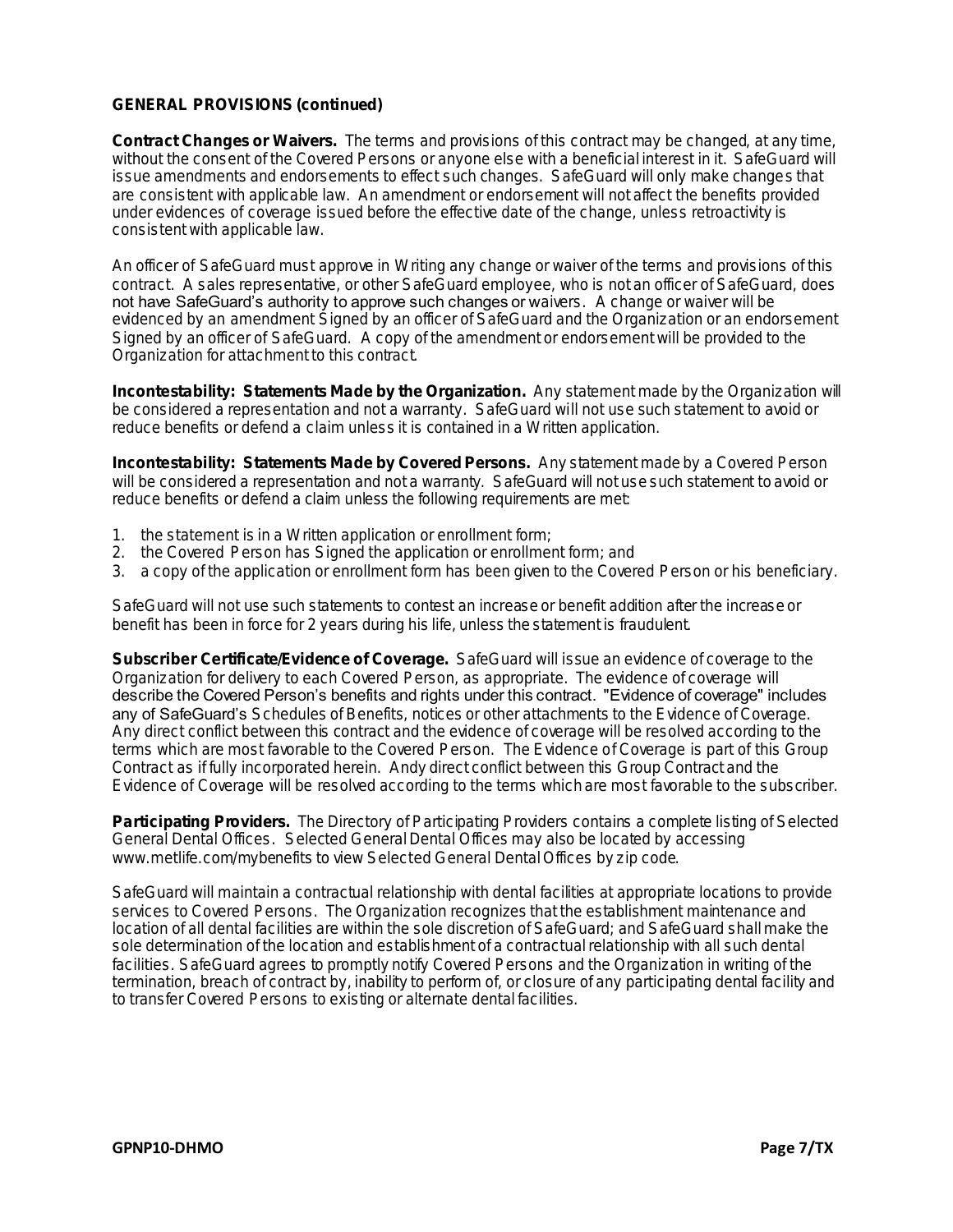## **GENERAL PROVISIONS (continued)**

**Assignment. The rights and benefits under this contract are not assignable prior to a claim for benefits, except as required by law or as permitted by SafeGuard.**

**Data Needed. The Organization will provide SafeGuard with all the data needed to compute the**  Prepayment Fee and carry out the terms of this contract. SafeGuard may examine such data at any **reasonable time. If SafeGuard or the Organization make a clerical error in keeping the data, the Prepayment Fee and/or benefits will be adjusted according to the correct data. An error will not end benefits validly in effect, nor will it continue benefits validly ended.**

**Misstatement of Age. If a Covered Person's age is misstated, the correct age will be used to determine if benefits are in effect and, as appropriate, adjust the Prepayment Fee and/or benefits.**

**Non-Dividend Paying. This contract does not pay dividends.**

**Conformity with Law. If the terms and provisions of this contract do not conform to any applicable law, this contract shall be interpreted to so conform.**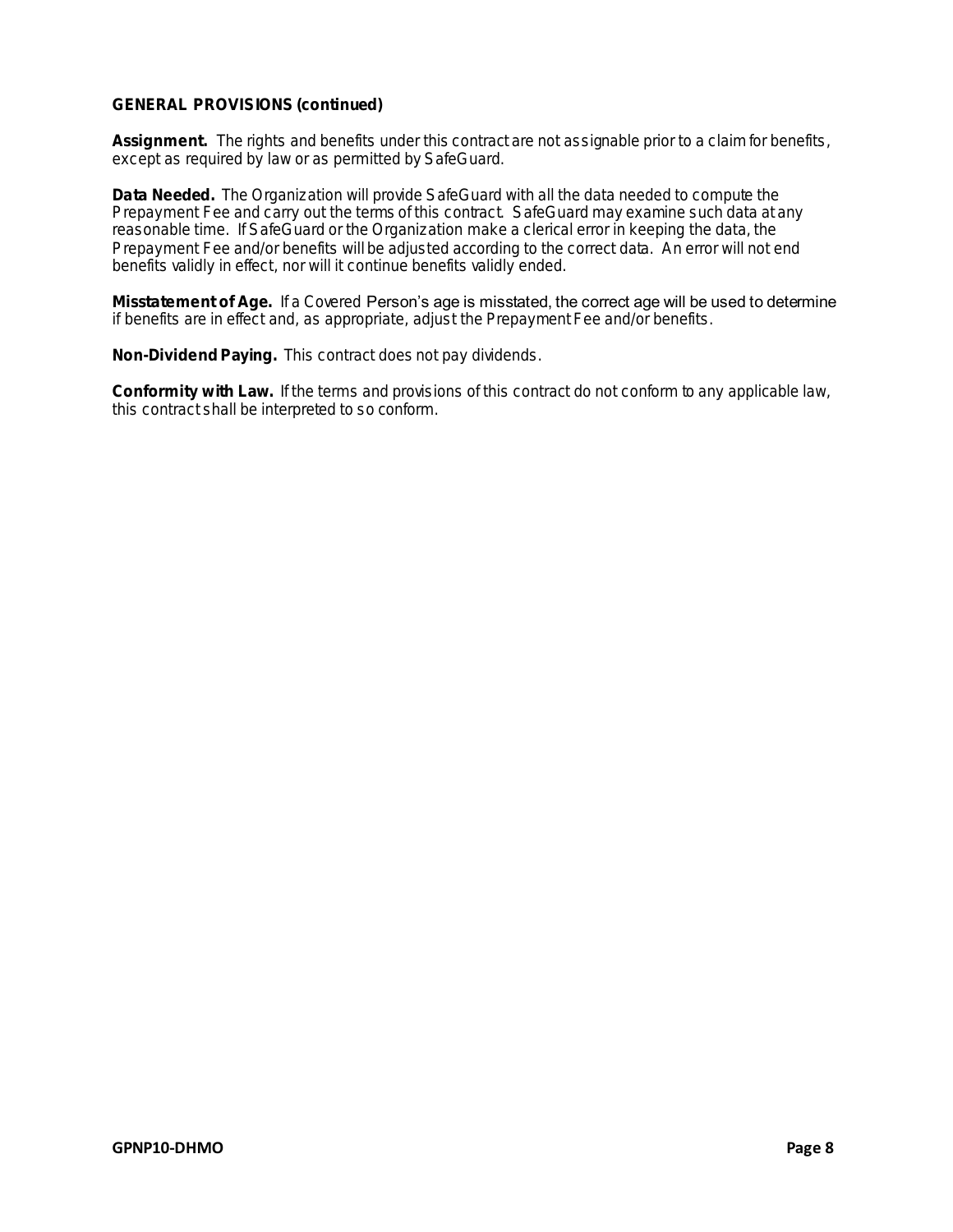# **SCHEDULE OF EXHIBITS**

| Exhibit<br>Number | Exhibit Type                | AppliesTo           | Effective<br>Date |
|-------------------|-----------------------------|---------------------|-------------------|
|                   | Prepayment Fee Schedule     | All Covered Persons | December 1, 2019  |
|                   | <b>Evidence of Coverage</b> | All Covered Persons | December 1, 2019  |
|                   | <b>Schedule of Benefits</b> | All Covered Persons | December 1, 2019  |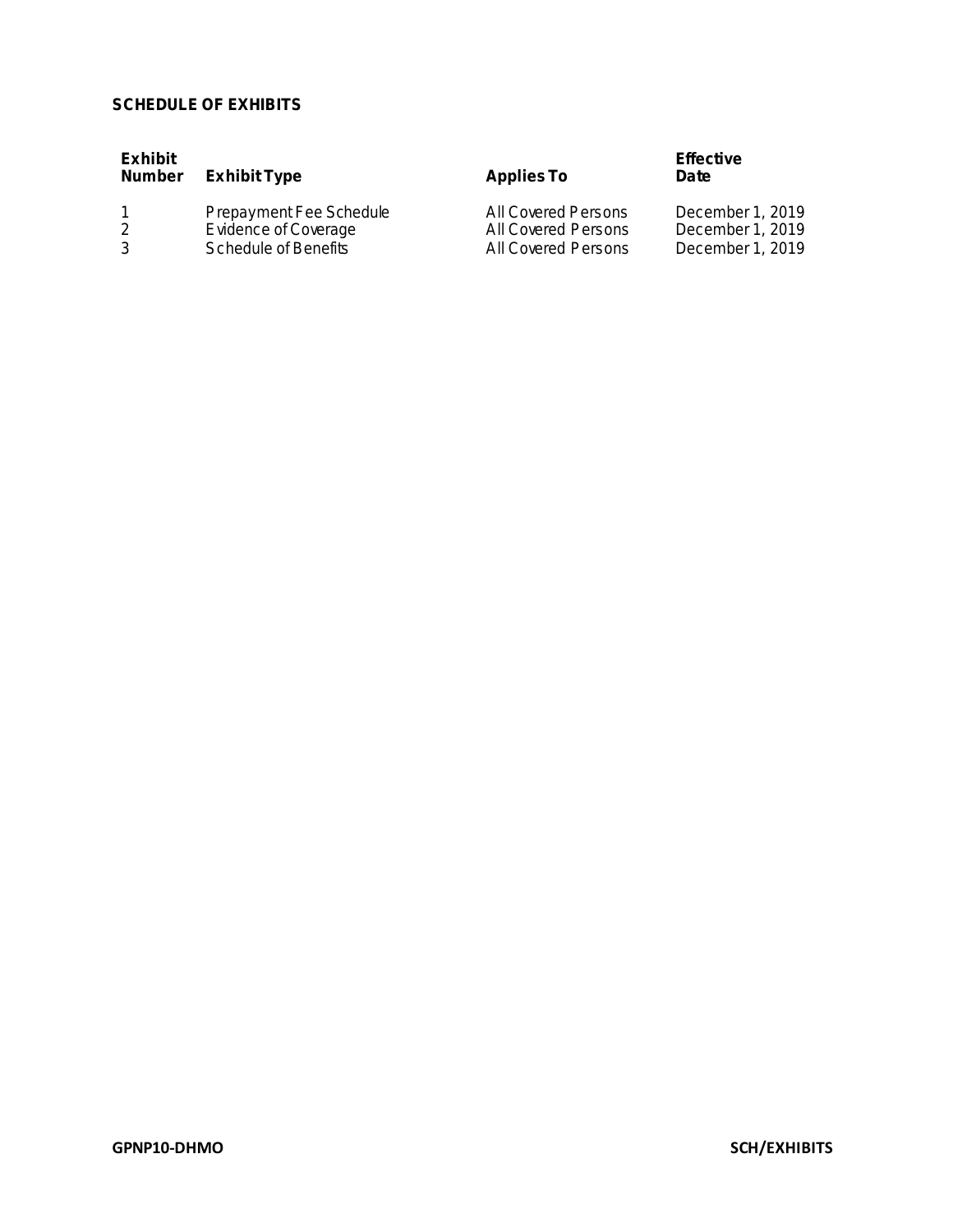**EXHIBIT 1**

# **PREPAYMENT FEE SCHEDULE**

**The initial monthly Prepayment Fee for the benefits provided by this contract are determined as follows:**

**Rate Guarantee Period**

**Subject to the Right to Change the Prepayment Fee provision on page 4, the Prepayment Fee for Group Dental Plan Benefits will be in effect from December 1, 2019 through December 31, 2021.**

**Group Dental Plan Benefits:**

|                          | Amount per unit for Group Dental Plan<br>Benefits in force hereunder |
|--------------------------|----------------------------------------------------------------------|
| Member Only              | \$13.77                                                              |
| Member and One Dependent | \$26.16                                                              |
| Member and Family        | \$39.24                                                              |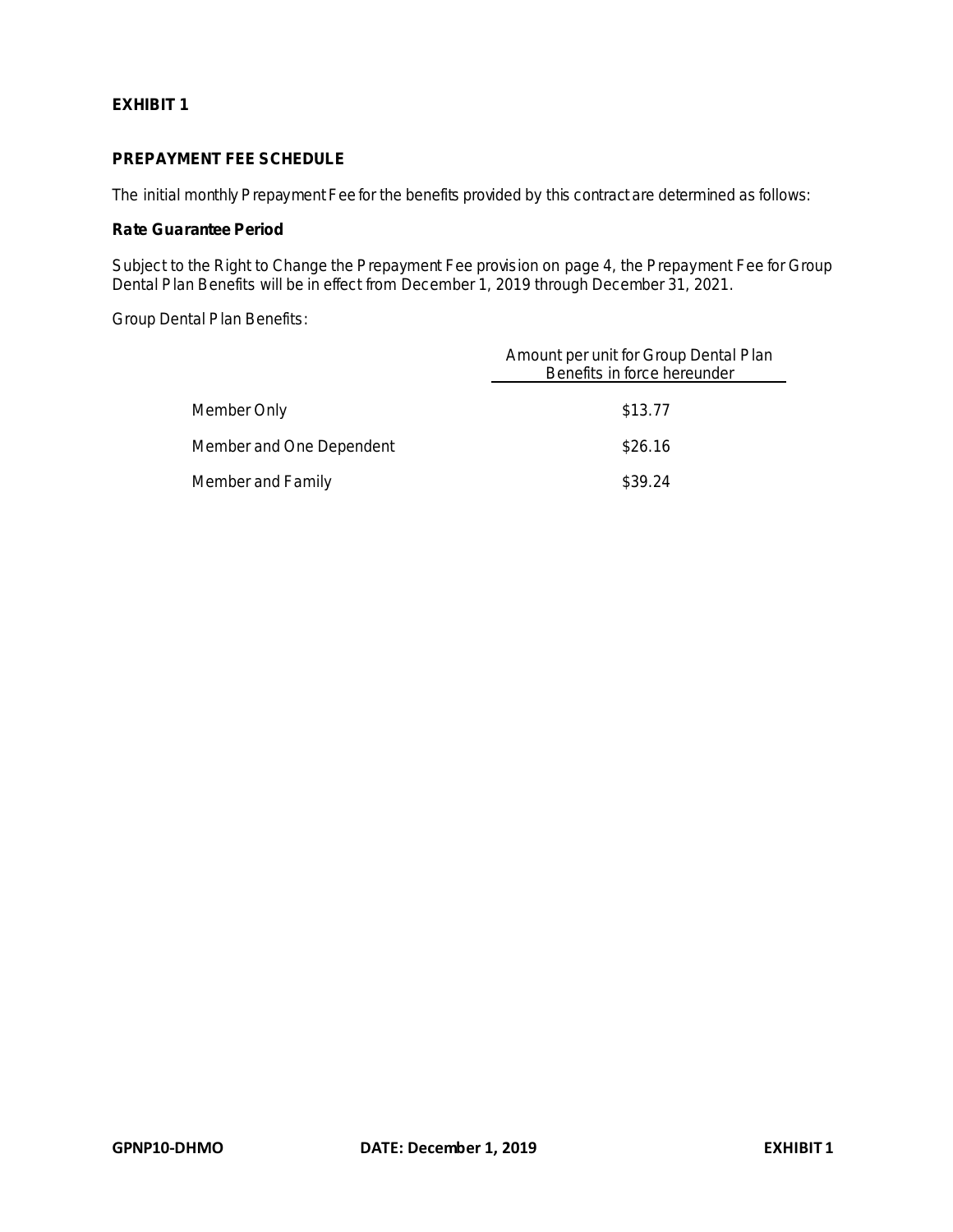# **EXHIBIT 2**

# **EVIDENCE OF COVERAGE FORMS**

| <b>EOC Number FOC Form</b> |                                           | AppliesTo | Effective Date   |
|----------------------------|-------------------------------------------|-----------|------------------|
|                            | GCERT2011-DHMO-EOC-TX All Covered Persons |           | December 1, 2019 |